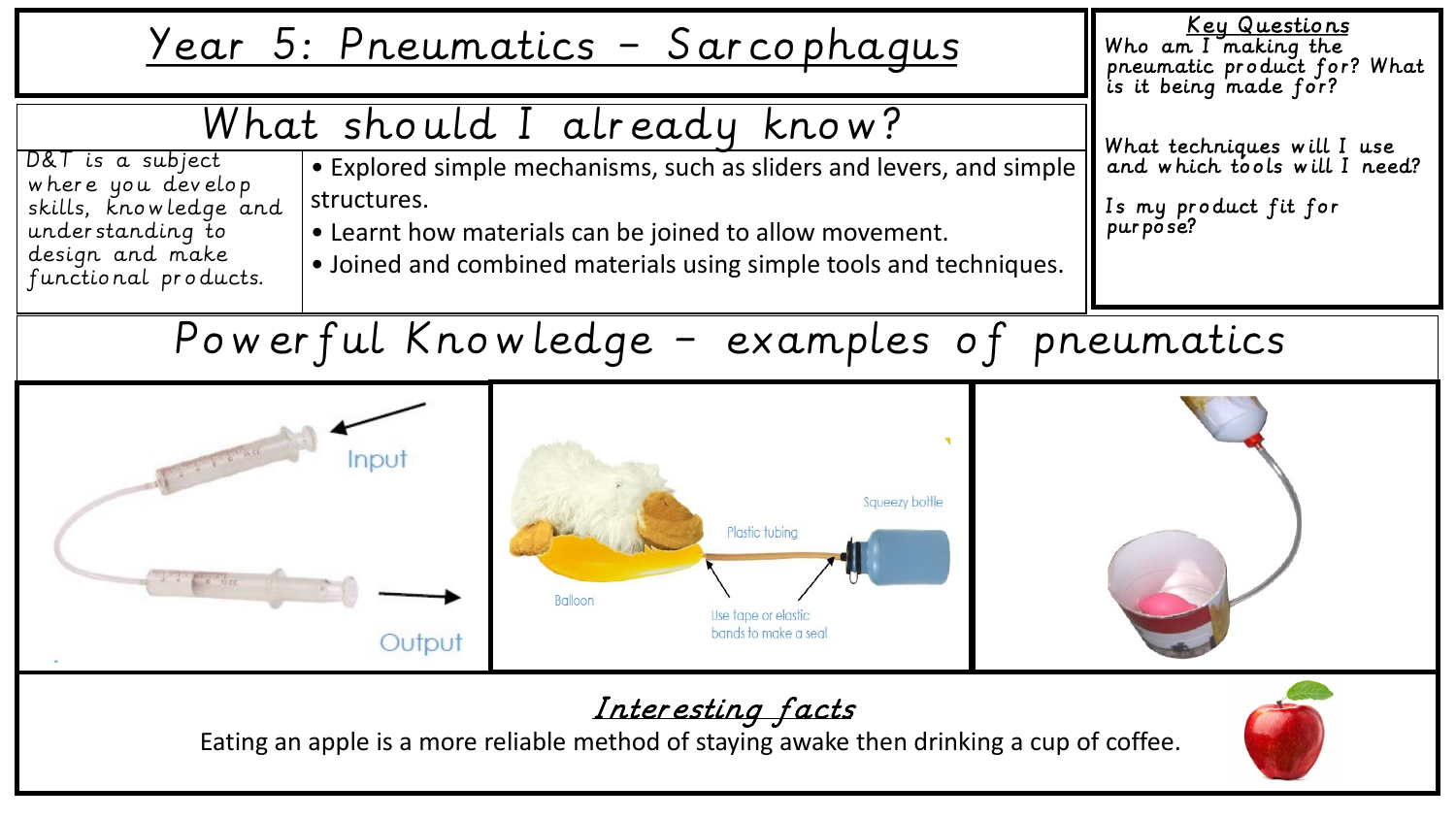# **Glossary**

|                   | ulussary                                                                                                                                                                                     |  |
|-------------------|----------------------------------------------------------------------------------------------------------------------------------------------------------------------------------------------|--|
| <b>Compressed</b> | Something that is squashed, such as air in a tube.                                                                                                                                           |  |
| <b>Input</b>      | What goes into a system.                                                                                                                                                                     |  |
| <b>Output</b>     | What comes out of a system.                                                                                                                                                                  |  |
| <b>Pneumatic</b>  | A system that works using gases (air).                                                                                                                                                       |  |
| <b>Pressure</b>   | The force used on an object or surface.                                                                                                                                                      |  |
| <b>System</b>     | A set of related parts or components used to create an<br>outcome. Systems have an input, process and an output.<br>In a pneumatic system, the 'input movement' is where<br>the user pushes. |  |
| <b>Pivot</b>      | A point about which a lever turns.                                                                                                                                                           |  |
| <b>Syringe</b>    | A tube with a nozzle and plunger for sucking and<br>blowing air or liquids.                                                                                                                  |  |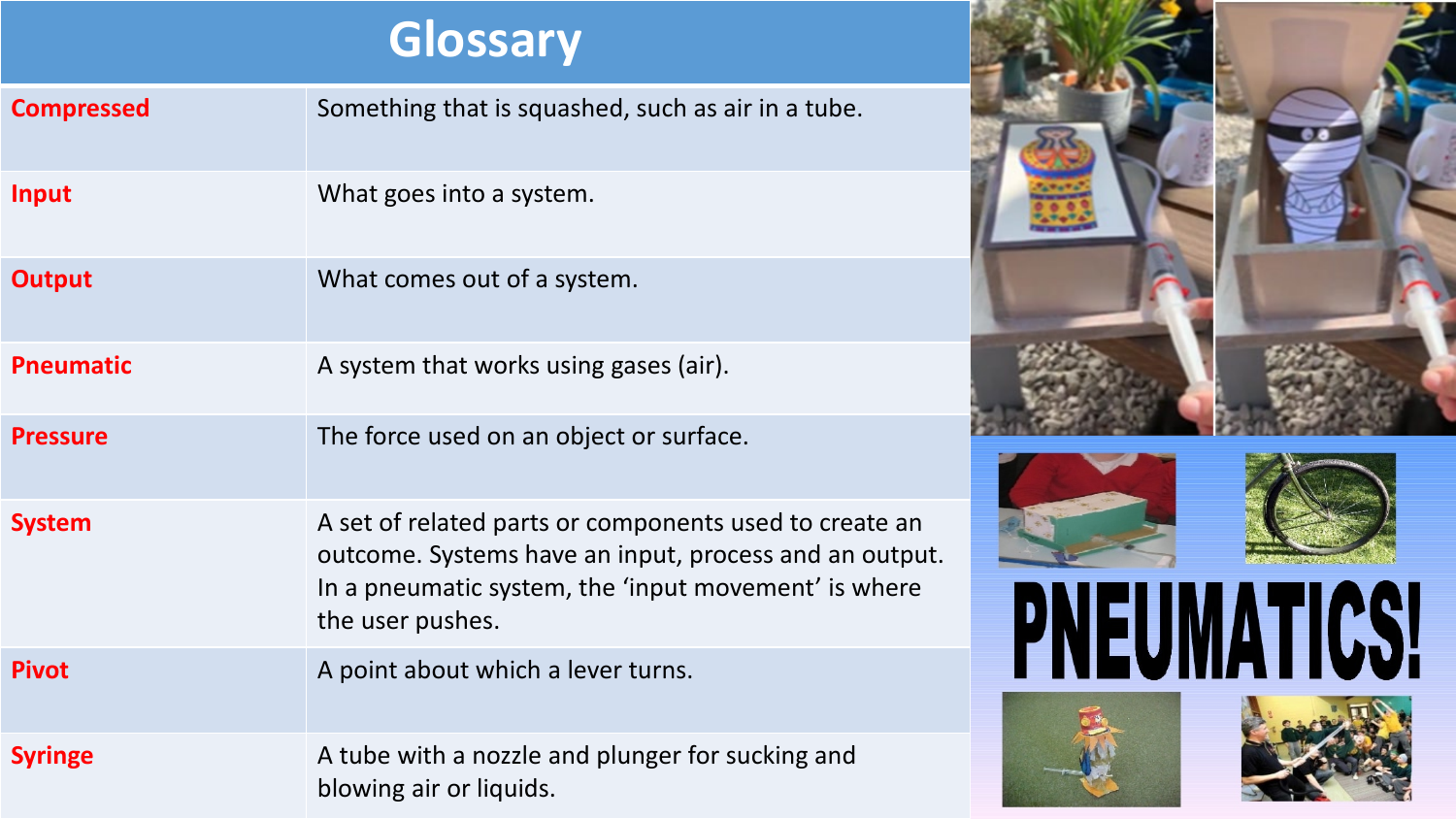| Year 5 Design & Technology Autumn 2 - Pneumatics                                          |                                                                                                                                                                                                                                                                                                                                                                                                                                                       |                                                                                                |                                                                                                                                                                                                                            |  |
|-------------------------------------------------------------------------------------------|-------------------------------------------------------------------------------------------------------------------------------------------------------------------------------------------------------------------------------------------------------------------------------------------------------------------------------------------------------------------------------------------------------------------------------------------------------|------------------------------------------------------------------------------------------------|----------------------------------------------------------------------------------------------------------------------------------------------------------------------------------------------------------------------------|--|
| National Curriculum Objectives:                                                           |                                                                                                                                                                                                                                                                                                                                                                                                                                                       |                                                                                                | Prior Objectives:                                                                                                                                                                                                          |  |
| balloons.<br>Understand and use pneumatic mechanisms.<br>$\blacksquare$                   | Generate realistic and appropriate ideas and their own design criteria through discussion, focusing on the needs of the user.<br>Use annotated sketches and prototypes to develop, model and communicate ideas.<br>Select from and use appropriate tools with some accuracy to cut and join materials and components such as tubing, syringes, and<br>Evaluate their own products and ideas against criteria and user needs, as they design and make. |                                                                                                | • Explored simple mechanisms, such as sliders<br>and levers, and simple structures.<br>• Learnt how materials can be joined to allow<br>movement.<br>• Joined and combined materials using simple<br>tools and techniques. |  |
| Lesson 1                                                                                  | Lesson 2                                                                                                                                                                                                                                                                                                                                                                                                                                              | Lesson 3                                                                                       | Lesson 4                                                                                                                                                                                                                   |  |
| Skill -                                                                                   | Skill - Focused skills                                                                                                                                                                                                                                                                                                                                                                                                                                | Skill - Focused skills                                                                         | Skill - Focused skills                                                                                                                                                                                                     |  |
| Knowledge - Research                                                                      | Knowledge - Research                                                                                                                                                                                                                                                                                                                                                                                                                                  | Knowledge -                                                                                    | Knowledge -                                                                                                                                                                                                                |  |
| <b>WALT: INVESTIGATIVE, DISASSEMBLY AND</b><br><b>EVALUATIVE ACTIVITIES (IDEAs)</b>       | <b>WALT: Perform focused practical tasks</b><br>(FPTs)                                                                                                                                                                                                                                                                                                                                                                                                | <b>WALT: Design and make a pneumatic</b><br>mechanism for a given purpose                      | <b>WALT: Evaluate our product</b>                                                                                                                                                                                          |  |
| WILF:                                                                                     |                                                                                                                                                                                                                                                                                                                                                                                                                                                       |                                                                                                | WILF:                                                                                                                                                                                                                      |  |
| • Recognise that products are designed for a                                              | WILF:                                                                                                                                                                                                                                                                                                                                                                                                                                                 | WILF:                                                                                          | · to evaluate products identifying                                                                                                                                                                                         |  |
| particular purpose and are suitable for different                                         | • Build and explore a variety of pneumatic<br>devices.                                                                                                                                                                                                                                                                                                                                                                                                | • To develop a design specification;                                                           | strengths and areas for development and                                                                                                                                                                                    |  |
| users;                                                                                    | • Demonstrate measuring, marking and                                                                                                                                                                                                                                                                                                                                                                                                                  | • To communicate their ideas through drawings and<br>modelling;                                | carrying out appropriate tests.                                                                                                                                                                                            |  |
| • Understand that a designer needs to consider                                            | assembling.                                                                                                                                                                                                                                                                                                                                                                                                                                           | • Organise and plan the order of their work,                                                   |                                                                                                                                                                                                                            |  |
| appearance, function, cost and safety when                                                |                                                                                                                                                                                                                                                                                                                                                                                                                                                       | choosing appropriate materials, tools and                                                      | Part 4                                                                                                                                                                                                                     |  |
| designing products;                                                                       | Part 2                                                                                                                                                                                                                                                                                                                                                                                                                                                | techniques;                                                                                    | Ask the children to evaluate their design                                                                                                                                                                                  |  |
| • Recognise that many different materials can                                             |                                                                                                                                                                                                                                                                                                                                                                                                                                                       | • To construct products using permanent joining                                                | product against the design specification.                                                                                                                                                                                  |  |
| be used on a product e.g. a bag, some to<br>stiffen, some to provide comfort and some for | • Demonstrate how to assemble the systems                                                                                                                                                                                                                                                                                                                                                                                                             | techniques;                                                                                    | What do the users think of their pop up                                                                                                                                                                                    |  |
| appearance.                                                                               | using syringes, tubing, balloons and plastic<br>bottles. Introduce ways in which pneumatic                                                                                                                                                                                                                                                                                                                                                            | • Demonstrate how to achieve a quality product;                                                | page? Does their image draw the attention                                                                                                                                                                                  |  |
| Part 1                                                                                    | systems can be used to operate levers.                                                                                                                                                                                                                                                                                                                                                                                                                | Part 3                                                                                         | of the reader? How could they be made<br>better? What would you change? What are                                                                                                                                           |  |
|                                                                                           | • Demonstrate the correct and accurate use                                                                                                                                                                                                                                                                                                                                                                                                            |                                                                                                | you pleased with?                                                                                                                                                                                                          |  |
| • Children investigate, analyse and                                                       | of measuring, marking out, cutting, joining<br>and finishing skills and techniques.                                                                                                                                                                                                                                                                                                                                                                   | Plan:                                                                                          |                                                                                                                                                                                                                            |  |
| evaluate familiar objects that use air to<br>make them work e.g. bicycle pump, balloon,   |                                                                                                                                                                                                                                                                                                                                                                                                                                                       | • Develop a design brief with the children                                                     | With the class, the teacher models                                                                                                                                                                                         |  |
| inflatable swimming aids, foot pump for                                                   | • Provide the materials and ask the children<br>to try out and draw the three systems they                                                                                                                                                                                                                                                                                                                                                            | within a context which is authentic and                                                        | completing a 5-point scale, This scale will                                                                                                                                                                                |  |
| inflating an air bed. What does the air do?                                               | have been shown: a) Balloon connected to a                                                                                                                                                                                                                                                                                                                                                                                                            | meaningful.                                                                                    | evaluate the children's' product against the                                                                                                                                                                               |  |
| How has it been used in the design of these<br>products? How can air be used to move      | washing-up liquid bottle. What happens when                                                                                                                                                                                                                                                                                                                                                                                                           | • Discuss with children the purpose of the<br>products they will be designing and making and   | original design criteria and assess how they                                                                                                                                                                               |  |
| heavy objects?                                                                            | you squeeze the bottle? What happens when<br>you let go? b) Two syringes of the same size                                                                                                                                                                                                                                                                                                                                                             | who the products will be for. Ask the children to                                              | feel that they did with their final outcome.                                                                                                                                                                               |  |
|                                                                                           | connected together. What happens when you                                                                                                                                                                                                                                                                                                                                                                                                             | generate a range of ideas, encouraging                                                         |                                                                                                                                                                                                                            |  |
| • Construct a simple pneumatic system                                                     | press the plunger of one syringe down? How                                                                                                                                                                                                                                                                                                                                                                                                            | creative responses e.g. what material can we<br>use to create the sarcophagus? Does it have to |                                                                                                                                                                                                                            |  |
| asking the children to blow into a plastic<br>food bag, with a book or soft toy placed on | far does the other syringe move? c) Two<br>syringes of different sizes connected                                                                                                                                                                                                                                                                                                                                                                      | be made of wood or would a cereal box or shoe                                                  |                                                                                                                                                                                                                            |  |
| top of it. What happens to the air when you                                               | together. How far do these syringes move                                                                                                                                                                                                                                                                                                                                                                                                              | box also work? Agree on design criteria that                                                   |                                                                                                                                                                                                                            |  |
| blow into the bag? What happens when you                                                  |                                                                                                                                                                                                                                                                                                                                                                                                                                                       | can be used to guide the development and<br>evaluation of the children's products.             |                                                                                                                                                                                                                            |  |
| let go? Can you lift a soft toy or a book?                                                |                                                                                                                                                                                                                                                                                                                                                                                                                                                       |                                                                                                |                                                                                                                                                                                                                            |  |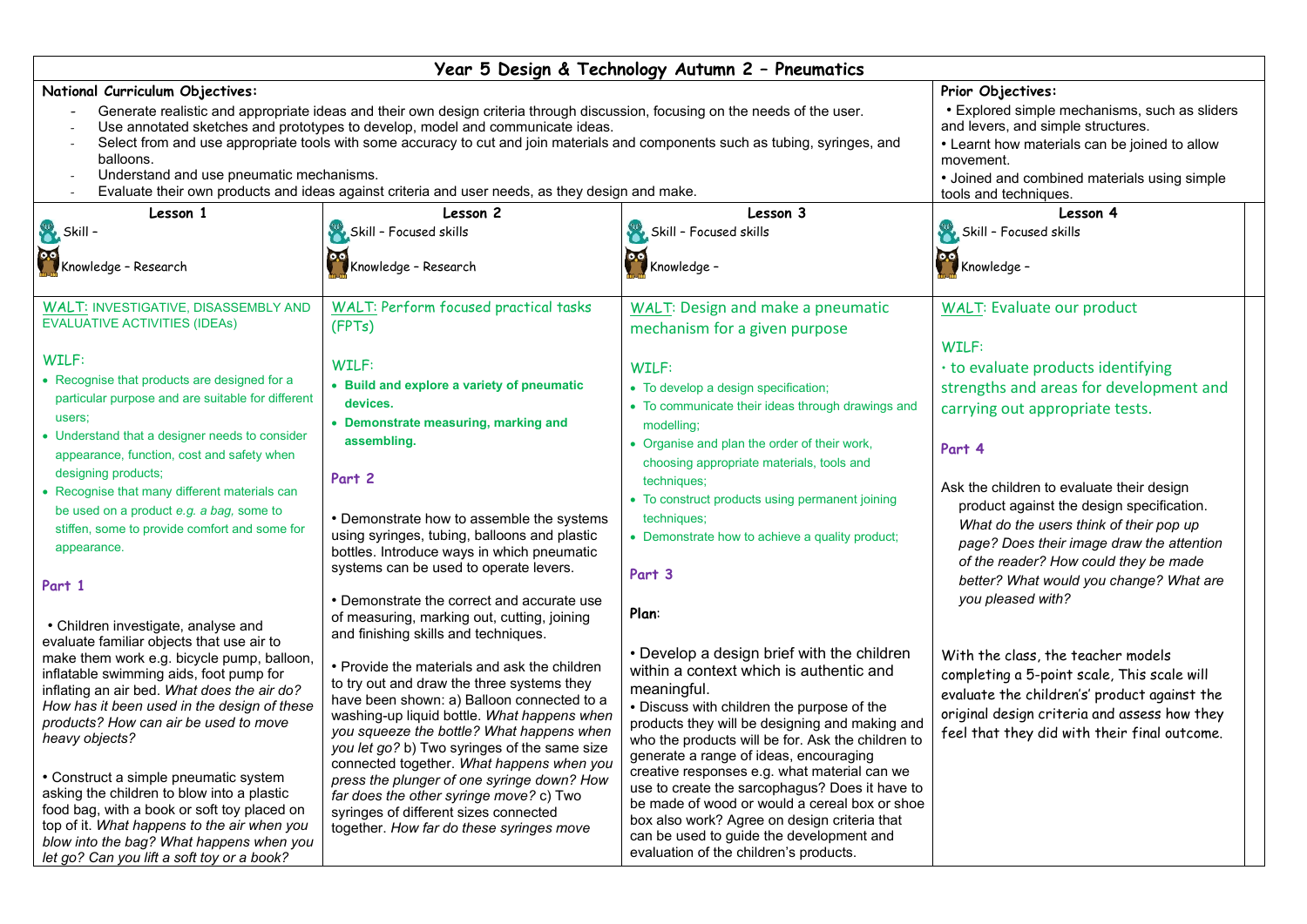

**•** Demonstrate lifting an object and ask the children to think about ways in which this might be used in a product. *Who might it be for? What is its purpose? What part moved and how did it move? What materials have been used? How effective do you think it is and why? What else could move?*

**•** Demonstrate a range of pneumatic mechanisms using prepared teaching aids including two syringes joined by plastic tubing; and using different sized syringes. Ask the children: *What happens when the plunger of one syringe is pressed in? Why do the syringes move at different speeds?*  Note: take care as the syringe may come out with force. Discuss why, when pressing a large syringe, it can take time and feel 'squishy' before the smaller syringe is moved.



*when pressed? Examples of what children could make can be:*



Note: take care as the syringe may come out with force. Also, producing WAGOLL's beforehand will give the children an idea of how the pneumatic mechanisms operate.

**Photo and video evidence would be beneficial for this lesson. Labelling diagrams would also be useful.**

**Recording:**

• Using annotated sketches and prototypes, ask the children to develop, model and communicate their ideas.



**Make**:

• Ask the children to consider the main stages in making before assembling high quality products, drawing on the knowledge, understanding and skills learnt through IDEAs and FPTs lessons.

• Evaluate the final products against the intended purpose and with the intended user, drawing on the design criteria previously agreed.

### **Recording:**

**Children produce a design criteria, alongside a drawing of what their final product will look like. Photo and video evidence is strongly advised.**

**This session will need to be carried out over several lessons, as it involves the planning and making of their final product.**

# See below for an example of a 5-point scale:



Below the 5-point scale, children are prompted to further reflect their thoughts on their final product. For example, "I felt that my final product met the design brief because …", "The materials that I used …". Teacher can provide stem sentences to help children with their writing.

### **Recording:**

## **5-point scale and recording in books.**